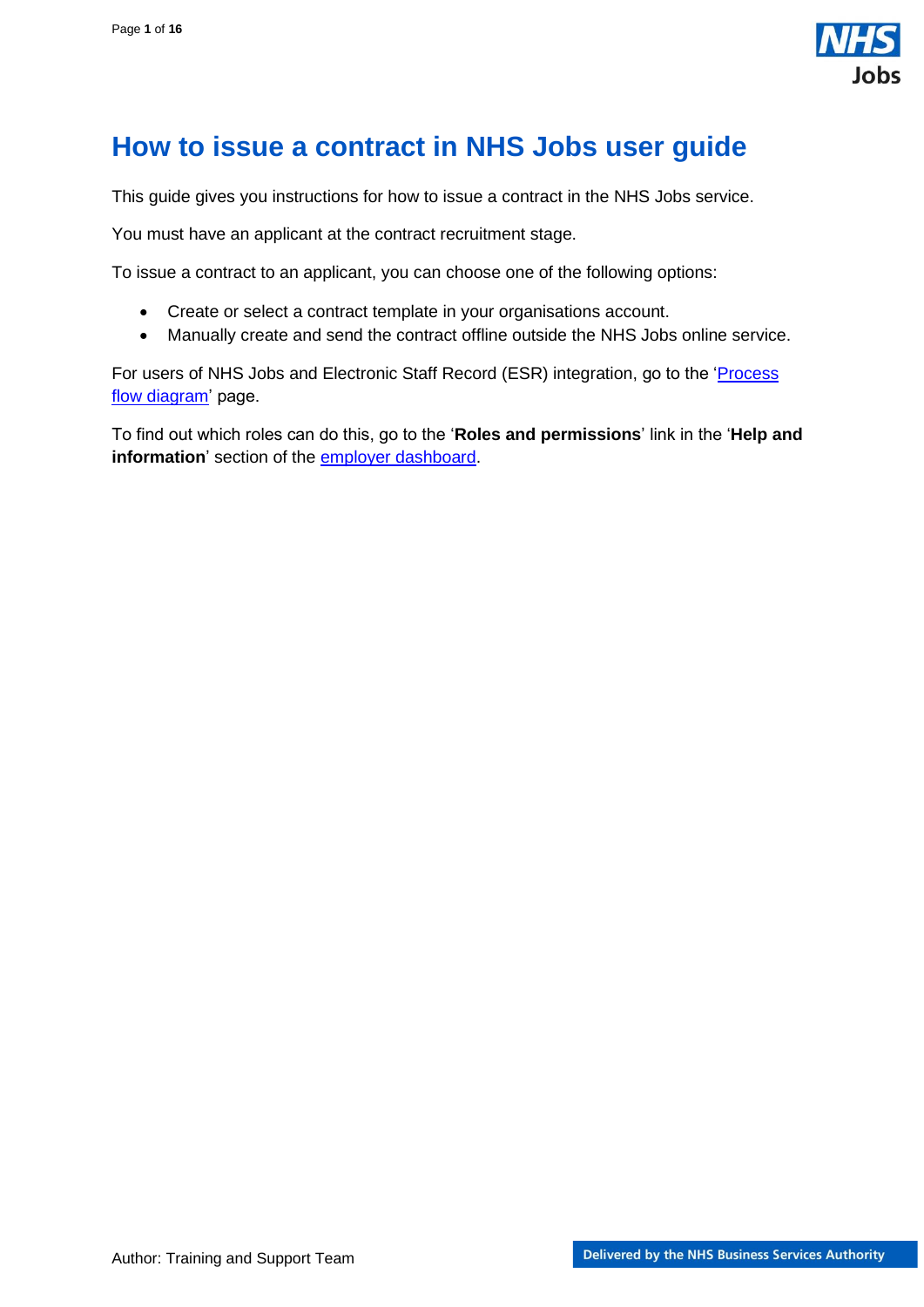# **Contents**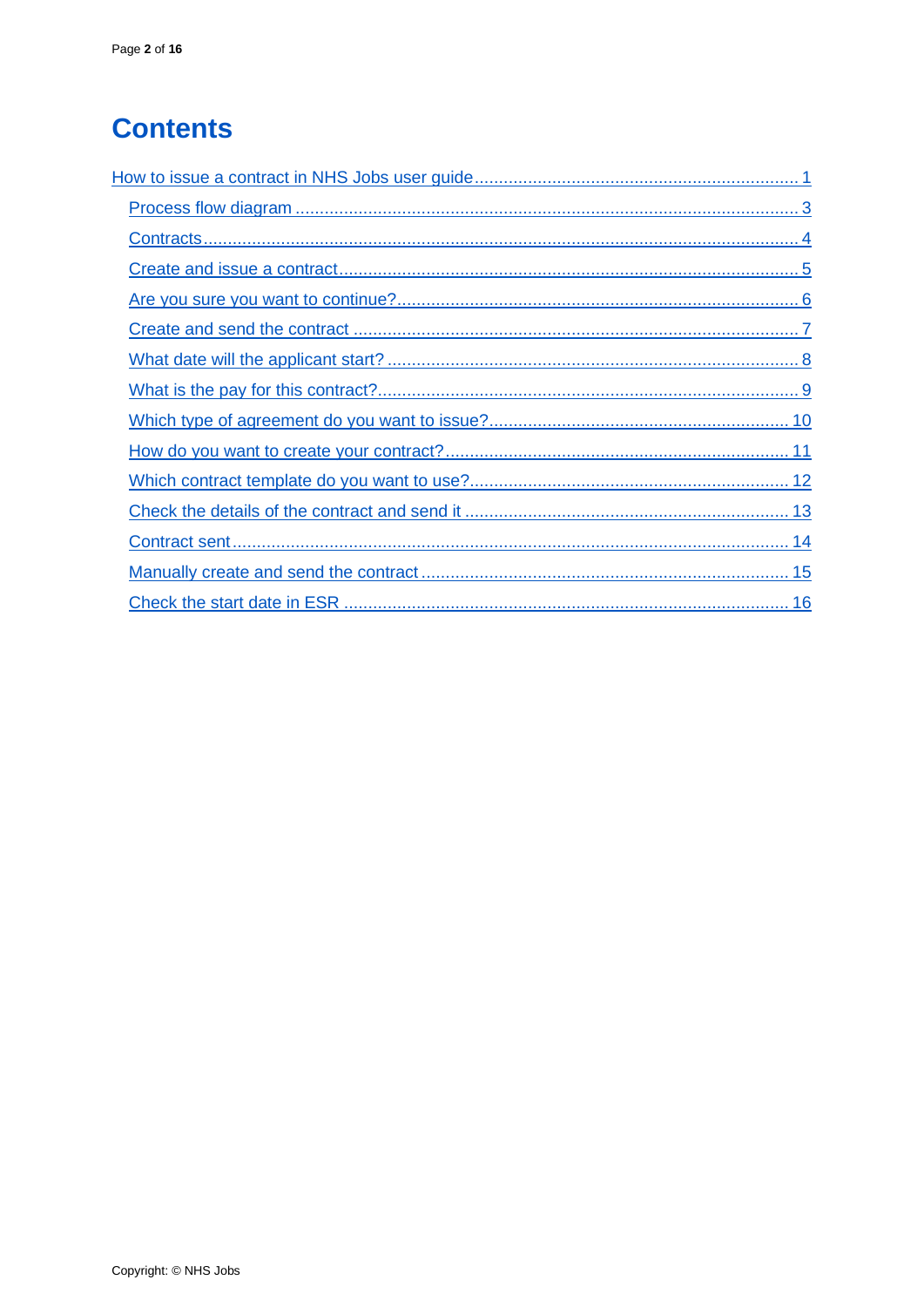## <span id="page-2-0"></span>**Process flow diagram**



Go to the ['Contracts'](#page-3-0) page.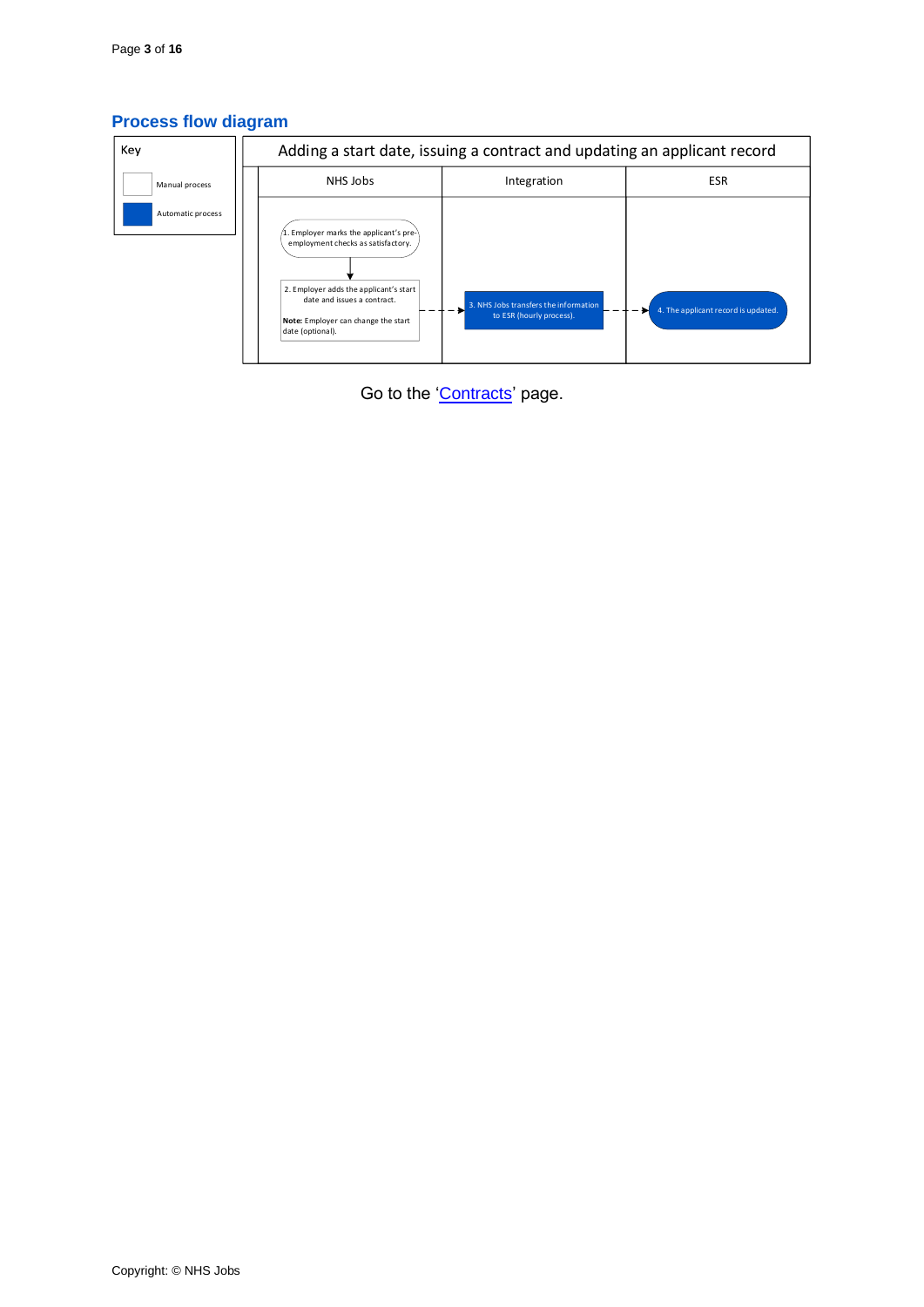#### <span id="page-3-0"></span>**Contracts**

This page gives you instructions for how to issue a contract.

**Important:** You must have an applicant at the contract recruitment stage. In this example, there's 1 applicant at this stage.

To issue a contract, complete the following step:

1. Select the ['Contracts'](#page-4-0) link.

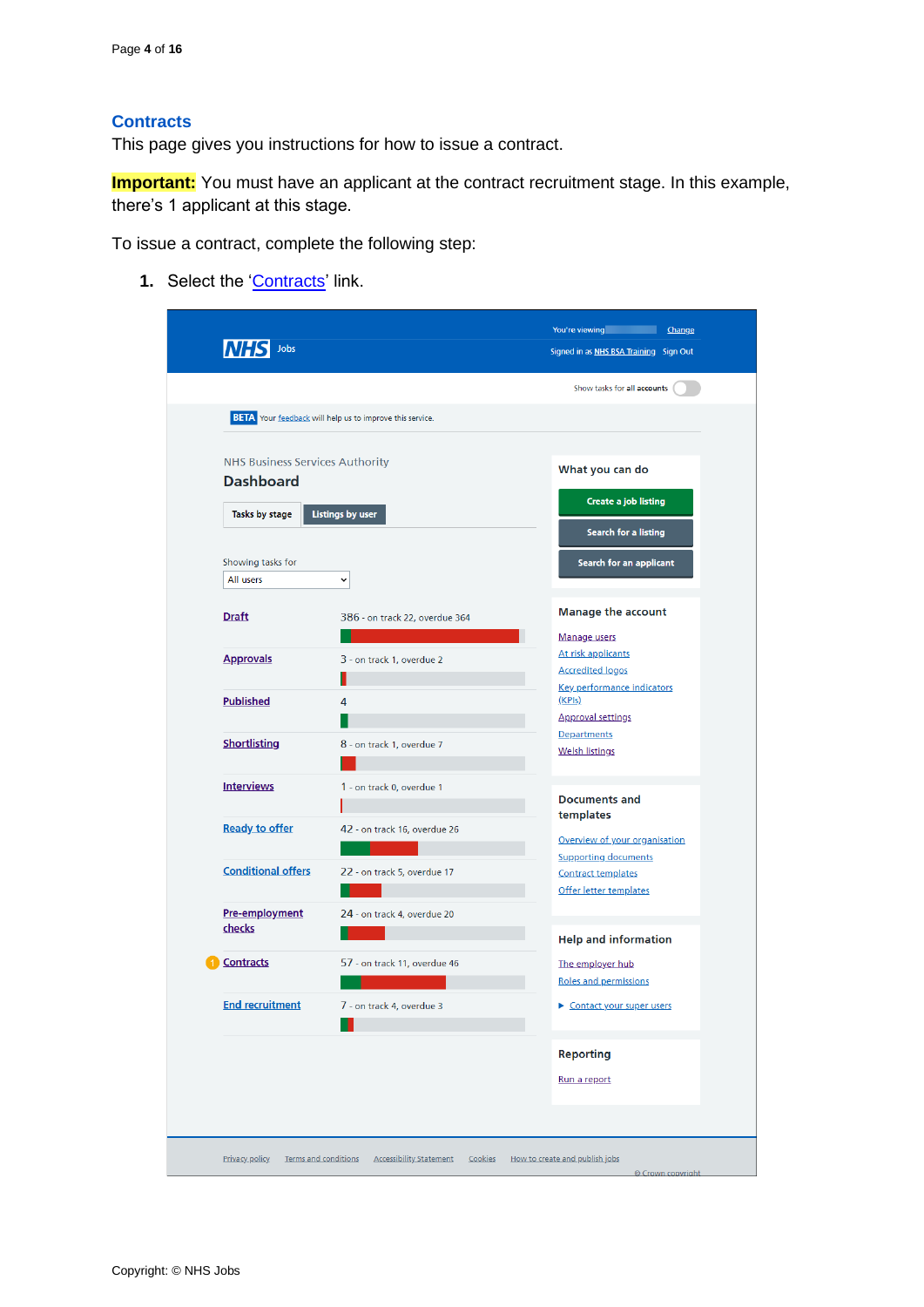#### <span id="page-4-0"></span>**Create and issue a contract**

This page gives you instructions for how to create and issue a contract.

Find the applicant and complete the following steps:

- **1.** Select the 'Applicant name' link to view the details (optional).
- **2.** Select the 'Job title link' to view the details (optional).
- **3.** Select the ['Create and issue contract'](#page-5-0) link.

|                                                                 |                                           |                                           | You're viewing NHS Training and Support Change |  |
|-----------------------------------------------------------------|-------------------------------------------|-------------------------------------------|------------------------------------------------|--|
| Jobs                                                            |                                           |                                           | Signed in as Liam M1 Sign Out                  |  |
|                                                                 |                                           |                                           | Show tasks for all accounts                    |  |
| <b>BETA</b> Your feedback will help us to improve this service. |                                           |                                           |                                                |  |
| < Go back                                                       |                                           |                                           |                                                |  |
| <b>NHS Training and Support</b>                                 |                                           |                                           |                                                |  |
| <b>Contracts</b>                                                |                                           |                                           |                                                |  |
| Showing tasks for                                               |                                           |                                           |                                                |  |
| All users<br>$\checkmark$                                       |                                           |                                           |                                                |  |
|                                                                 |                                           |                                           |                                                |  |
| Showing tasks                                                   |                                           |                                           |                                                |  |
| All<br>$\checkmark$                                             |                                           |                                           |                                                |  |
| <b>Contracts</b>                                                |                                           |                                           |                                                |  |
| Applicant<br>Job title                                          | <b>Deadline</b>                           | Task                                      | What needs doing next                          |  |
| wayne Liddle                                                    | <b>Learning Consultant</b><br>30 Jun 2022 | <b>Issue contract</b>                     | Create and issue contract                      |  |
| AR-220127-00002<br>T0111-22-1458                                | <b>ON TRACK</b>                           |                                           |                                                |  |
|                                                                 |                                           |                                           |                                                |  |
|                                                                 |                                           |                                           |                                                |  |
|                                                                 |                                           |                                           |                                                |  |
|                                                                 |                                           |                                           |                                                |  |
| <b>Privacy policy</b><br>Terms and conditions                   | <b>Accessibility Statement</b>            | How to create and publish jobs<br>Cookies | © Crown copyright                              |  |
|                                                                 |                                           |                                           |                                                |  |

**Tip:** If you've got a lot of job listings, you can use the '**Showing tasks for**' and '**Showing tasks**' filters to reduce the number of job listings on the page.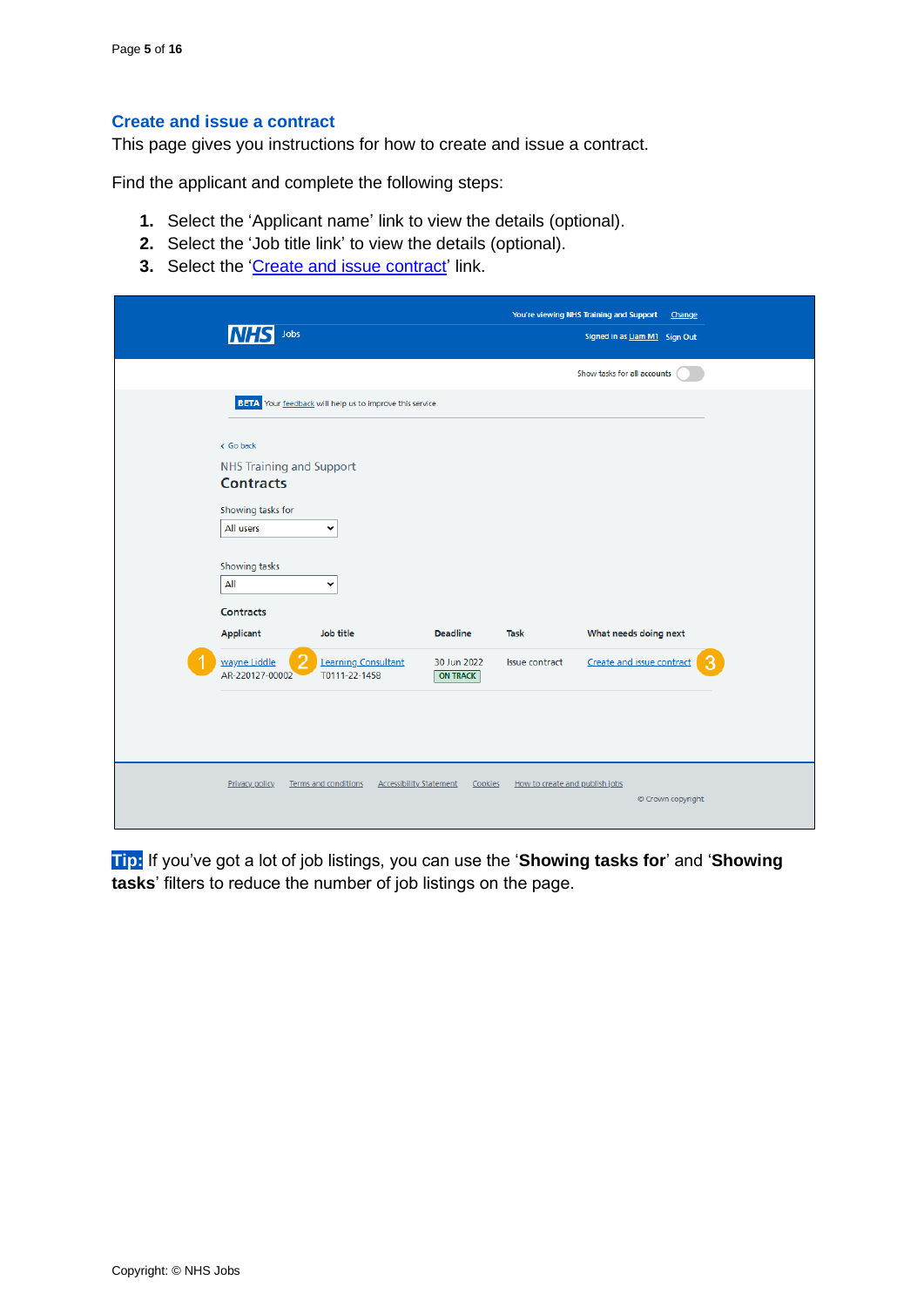#### <span id="page-5-0"></span>**Are you sure you want to continue?**

This page gives you instructions for how to confirm if you're sure you want to continue and issue a contract.

**Important:** You'll only see this page if the applicant has outstanding pre-employment checks.

To confirm if you're sure you want to issue a contract, complete the following steps:

- **1.** Select an answer:
	- ['Yes, I want to continue'](#page-6-0)
	- 'No, I want to view their outstanding checks'
- **2.** Select the 'Continue' button.

| Jobs                                                                                       | You're viewing NHS Training and Support<br>Signed in as Liam M1 Sign Out | Change            |
|--------------------------------------------------------------------------------------------|--------------------------------------------------------------------------|-------------------|
| BETA Your feedback will help us to improve this service.                                   |                                                                          |                   |
| < Go back<br>Pre-employment checks<br>Are you sure you want to continue?                   |                                                                          |                   |
| wayne Liddle has outstanding pre-employment checks.                                        |                                                                          |                   |
| Yes, I want to continue<br>1<br>No, I want to view their outstanding checks                |                                                                          |                   |
| Continue                                                                                   |                                                                          |                   |
| <b>Privacy policy</b><br>Terms and conditions<br><b>Accessibility Statement</b><br>Cookies | How to create and publish jobs                                           | © Crown copyright |

**Tip:** To find out how to complete pre-employment checks, go to a user guide or video in the '**Complete a pre-employment checks'** section of the ['Help and support for employers'](https://www.nhsbsa.nhs.uk/new-nhs-jobs-service/help-and-support-employers) webpage.

If you don't want to continue and issue a contract, you've reached the end of this user guide.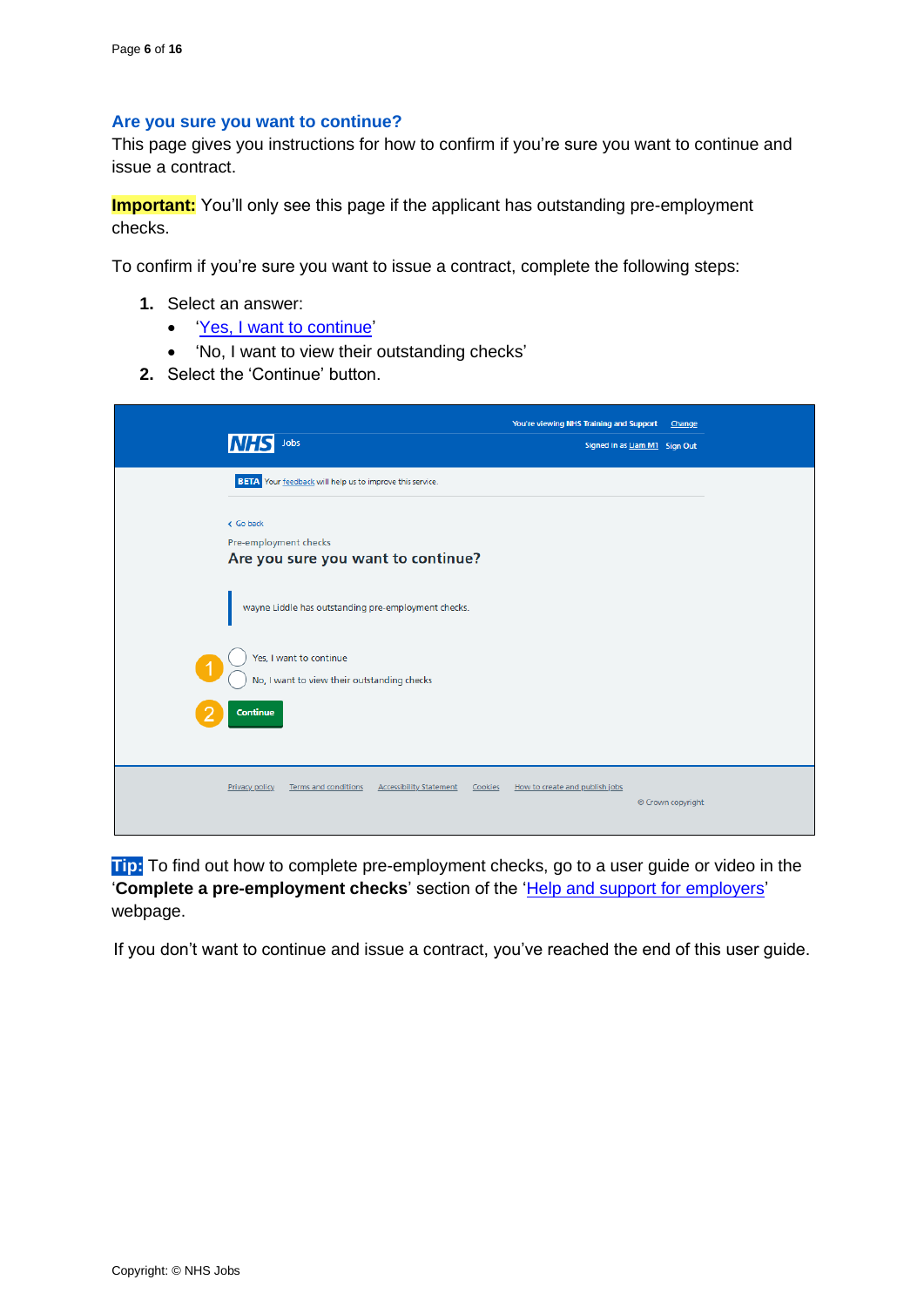## <span id="page-6-0"></span>**Create and send the contract**

This page gives you instructions for how to create and send the contract.

**Important:** You'll now confirm and enter the start date, pay, type of contract and how you'll send it. You'll check the details to make sure it's correct before sending it.

Read the information on the page and complete the following steps:

1. Select the ['Continue'](#page-7-0) button.

| Jobs<br>Signed in as Liam M1 Sign Out<br>BETA Your feedback will help us to improve this service.<br>< Go back<br>Create and send the contract<br>Following your conditional offer, you'll now confirm and enter information<br>such as the:<br>· start date<br>• pay<br>• type of contract and how you'll send it<br>You'll check the details and make sure it's correct before sending it.<br>Continue<br>Go back to your dashboard |  | You're viewing NHS Training and Support | Change |
|---------------------------------------------------------------------------------------------------------------------------------------------------------------------------------------------------------------------------------------------------------------------------------------------------------------------------------------------------------------------------------------------------------------------------------------|--|-----------------------------------------|--------|
|                                                                                                                                                                                                                                                                                                                                                                                                                                       |  |                                         |        |
|                                                                                                                                                                                                                                                                                                                                                                                                                                       |  |                                         |        |
|                                                                                                                                                                                                                                                                                                                                                                                                                                       |  |                                         |        |
|                                                                                                                                                                                                                                                                                                                                                                                                                                       |  |                                         |        |
|                                                                                                                                                                                                                                                                                                                                                                                                                                       |  |                                         |        |
|                                                                                                                                                                                                                                                                                                                                                                                                                                       |  |                                         |        |
|                                                                                                                                                                                                                                                                                                                                                                                                                                       |  |                                         |        |
|                                                                                                                                                                                                                                                                                                                                                                                                                                       |  |                                         |        |
|                                                                                                                                                                                                                                                                                                                                                                                                                                       |  |                                         |        |
|                                                                                                                                                                                                                                                                                                                                                                                                                                       |  |                                         |        |
|                                                                                                                                                                                                                                                                                                                                                                                                                                       |  |                                         |        |
|                                                                                                                                                                                                                                                                                                                                                                                                                                       |  |                                         |        |
|                                                                                                                                                                                                                                                                                                                                                                                                                                       |  |                                         |        |
|                                                                                                                                                                                                                                                                                                                                                                                                                                       |  |                                         |        |
| Privacy policy<br><b>Terms and conditions</b><br><b>Accessibility Statement</b><br>Cookies<br>How to create and publish jobs                                                                                                                                                                                                                                                                                                          |  |                                         |        |
| © Crown copyright                                                                                                                                                                                                                                                                                                                                                                                                                     |  |                                         |        |
|                                                                                                                                                                                                                                                                                                                                                                                                                                       |  |                                         |        |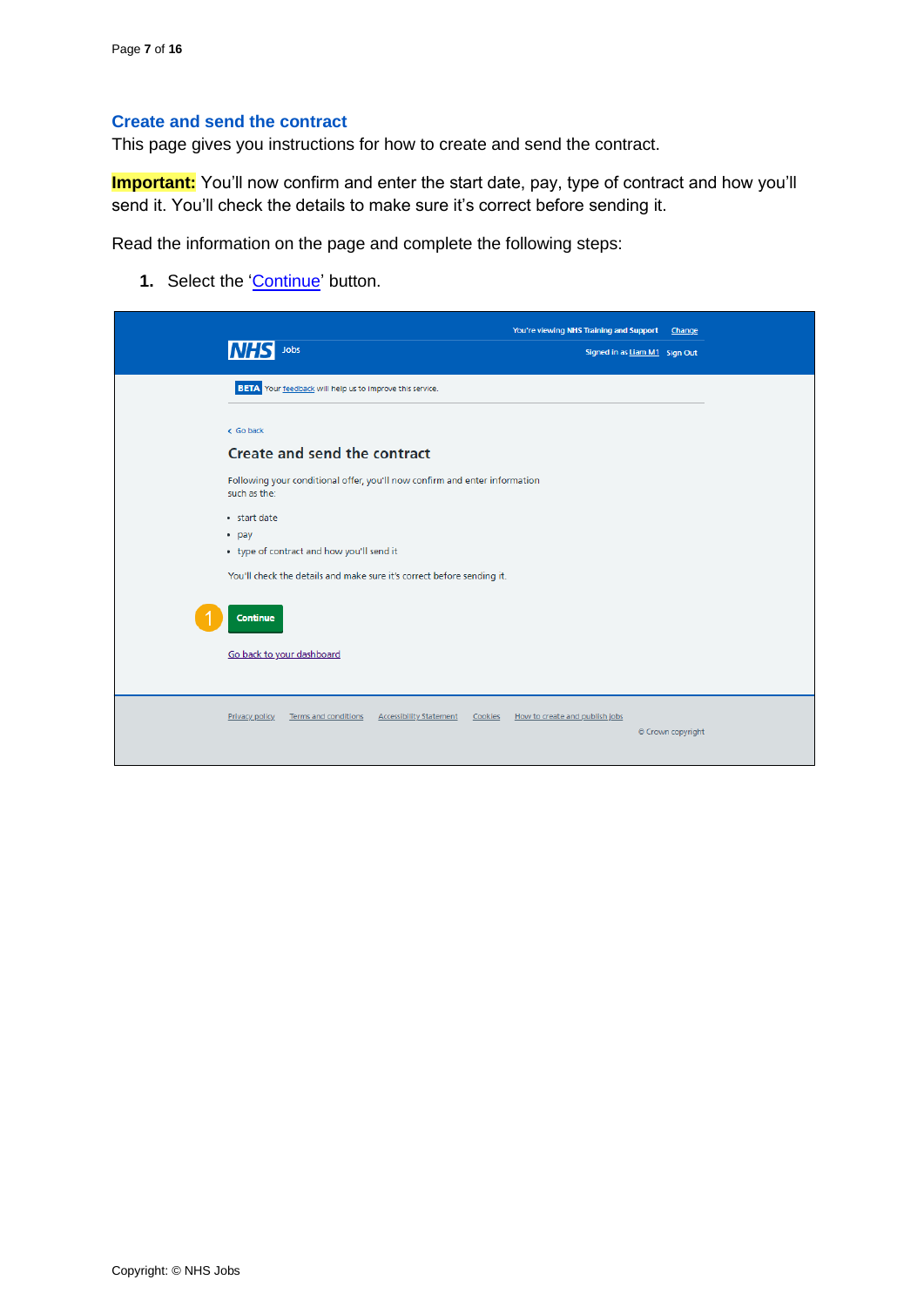#### <span id="page-7-0"></span>**What date will the applicant start?**

This page gives you instructions for how to confirm the applicant's start date.

**Important:** For users of NHS Jobs to ESR integration. Once a start date is added, NHS Jobs transfers the information to ESR within 1 hour and the applicant record is updated.

To add the applicant's start date, complete the following steps:

- **1.** In the **Day**, **Month** and **Year** boxes, enter the details.
- 2. Select the ['Save and continue'](#page-8-0) button.

| <b>INHS</b><br>Jobs                                                                                                                       | You're viewing NHS Training and Support<br>Change<br>Signed in as Liam M1 Sign Out |
|-------------------------------------------------------------------------------------------------------------------------------------------|------------------------------------------------------------------------------------|
| <b>BETA</b> Your feedback will help us to improve this service.<br>< Go back<br>Issue the contract<br>What date will the applicant start? |                                                                                    |
| For example, 12 1 2019<br>Month Year<br>Day<br><b>Save and continue</b>                                                                   |                                                                                    |
| Privacy policy<br>Terms and conditions<br><b>Accessibility Statement</b><br>Cookies                                                       | How to create and publish jobs<br>© Crown copyright                                |

**Tip:** You must enter the date in the DD-MM-YYYY format. For example,12 01 2019.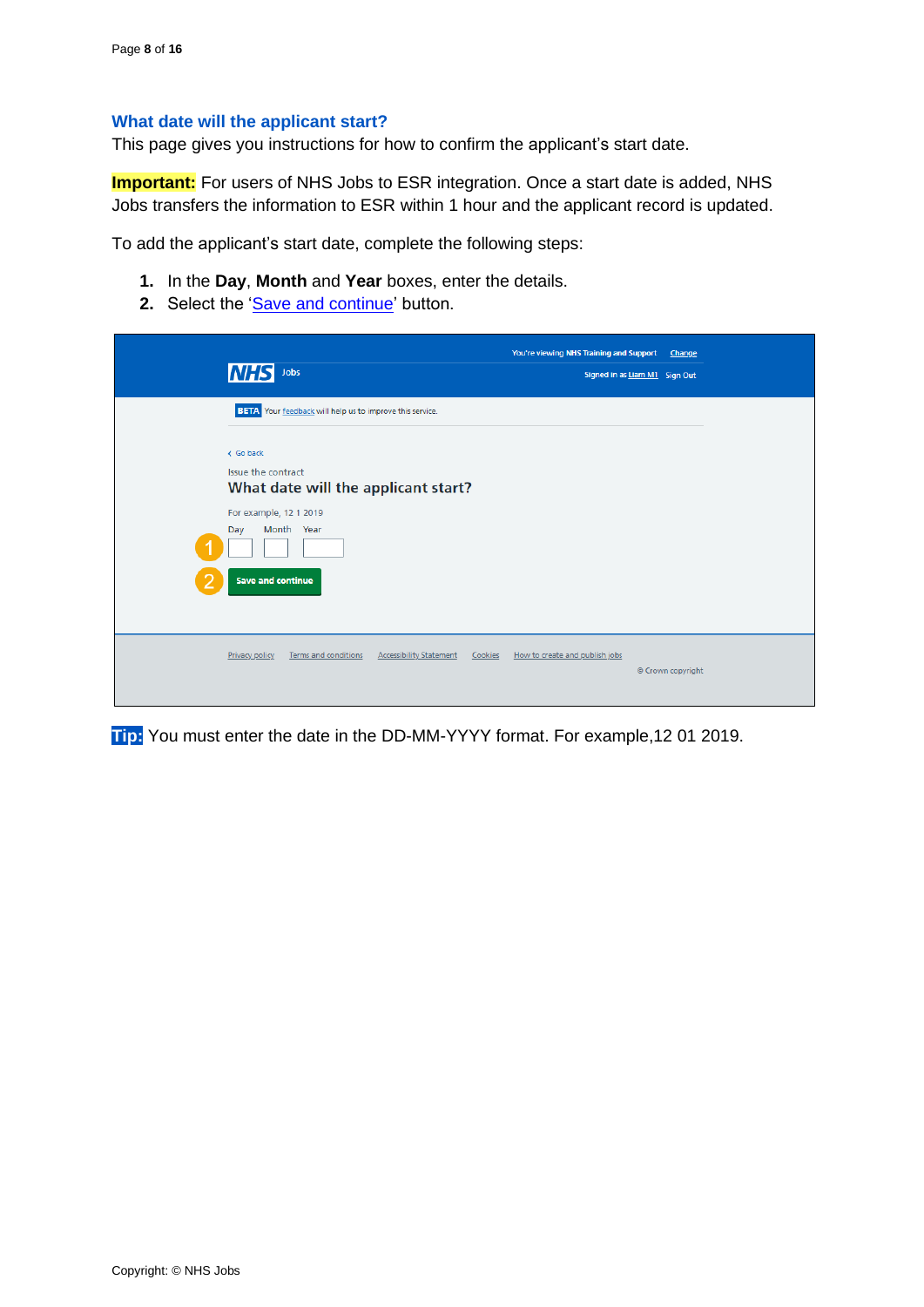#### <span id="page-8-0"></span>**What is the pay for this contract?**

This page gives you instructions for how to confirm the pay for this contract.

**Important:** Check the pay you've offered in the conditional offer before confirming it.

To add the pay for this contract, complete the following steps:

- **1.** In the **Pay amount** box, enter the details.
- **2.** From the **Timeframe** drop-down menu, select an option.
- **3.** In the **More details about the pay** box, enter the details (optional).
- 4. Select the ['Save and continue'](#page-9-0) button.

|   | Jobs                                                                                                                                 | You're viewing NHS Training and Support<br>Signed in as Liam M1 Sign Out | Change            |
|---|--------------------------------------------------------------------------------------------------------------------------------------|--------------------------------------------------------------------------|-------------------|
|   | BETA Your feedback will help us to improve this service.                                                                             |                                                                          |                   |
|   | < Go back<br>Issue the contract<br>What is the pay for this contract?                                                                |                                                                          |                   |
|   | This was £40057 to £45839 in the conditional offer.                                                                                  |                                                                          |                   |
|   | Timeframe<br>Pay amount<br>a year<br>£                                                                                               |                                                                          |                   |
| 3 | More details about the pay (optional)<br>For example, includes high cost area supplements (HCAS) or plus inner<br><b>London HCAS</b> |                                                                          |                   |
|   | <b>Save and continue</b>                                                                                                             |                                                                          |                   |
|   | Terms and conditions<br><b>Accessibility Statement</b><br>Privacy policy<br>Cookies                                                  | How to create and publish jobs                                           | © Crown copyright |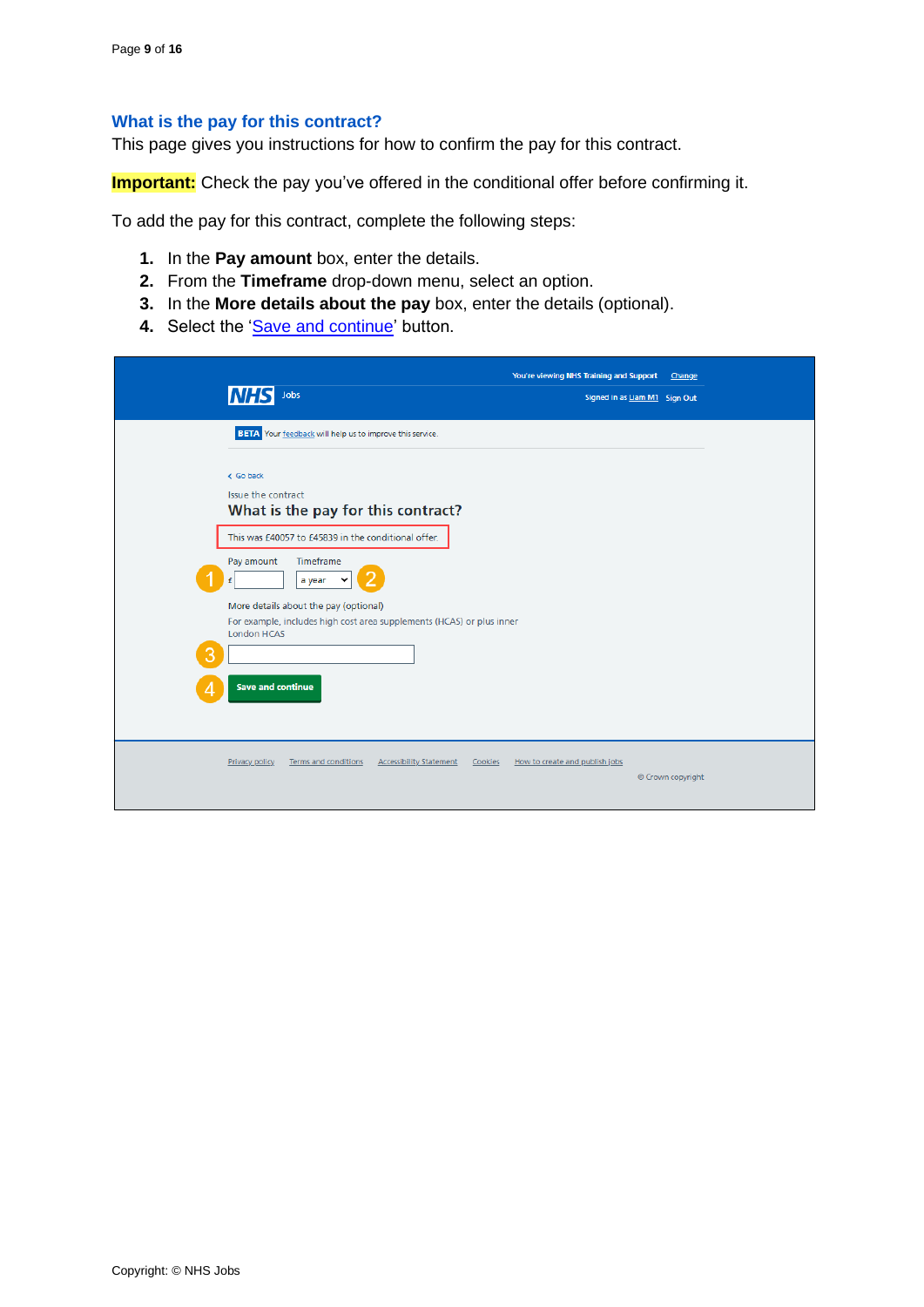## <span id="page-9-0"></span>**Which type of agreement do you want to issue?**

This page gives you instructions for how to confirm the type of agreement you want to issue.

To confirm the type of agreement you want to issue, complete the following steps:

- **1.** Select an answer.
- **2.** Select the ['Save and continue'](#page-10-0) button.

| <b>NHS</b><br>Jobs                                                                                                                              | You're viewing NHS Training and Support<br>Signed in as Liam M1 Sign Out | Change            |
|-------------------------------------------------------------------------------------------------------------------------------------------------|--------------------------------------------------------------------------|-------------------|
| <b>BETA</b> Your feedback will help us to improve this service.<br>< Go back<br>Issue the contract<br>What type of agreement do you want to     |                                                                          |                   |
| issue?<br>An addendum to an existing contract<br>A contract of employment<br>$\overline{1}$<br>An internal secondment<br>An external secondment |                                                                          |                   |
| <b>Save and continue</b><br>Privacy policy<br>Terms and conditions<br><b>Accessibility Statement</b><br>Cookies                                 | How to create and publish jobs                                           |                   |
|                                                                                                                                                 |                                                                          | © Crown copyright |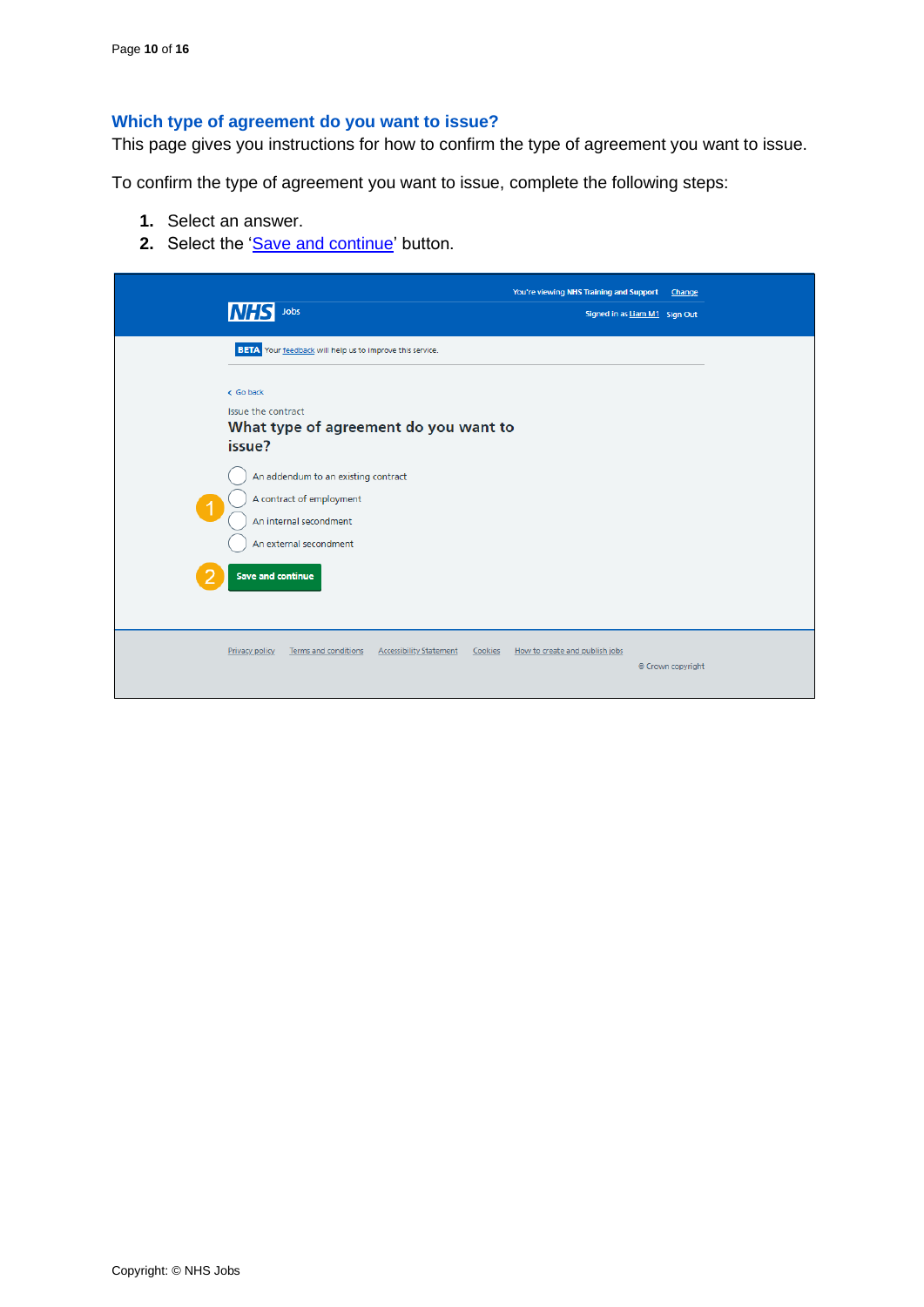#### <span id="page-10-0"></span>**How do you want to create your contract?**

This page gives you instructions for how to confirm how you want to create your contract.

**Important:** Choose 'Online' to use a contract template in your organisations account. Choose 'Offline' to create it offline outside the NHS Jobs online service. You cannot change this decision.

To confirm how you want to create your contract, complete the following steps:

- **1.** Select an answer:
	- ['Online'](#page-11-0)
	- ['Offline'](#page-14-0)
- **2.** Select the 'Save and continue' button.

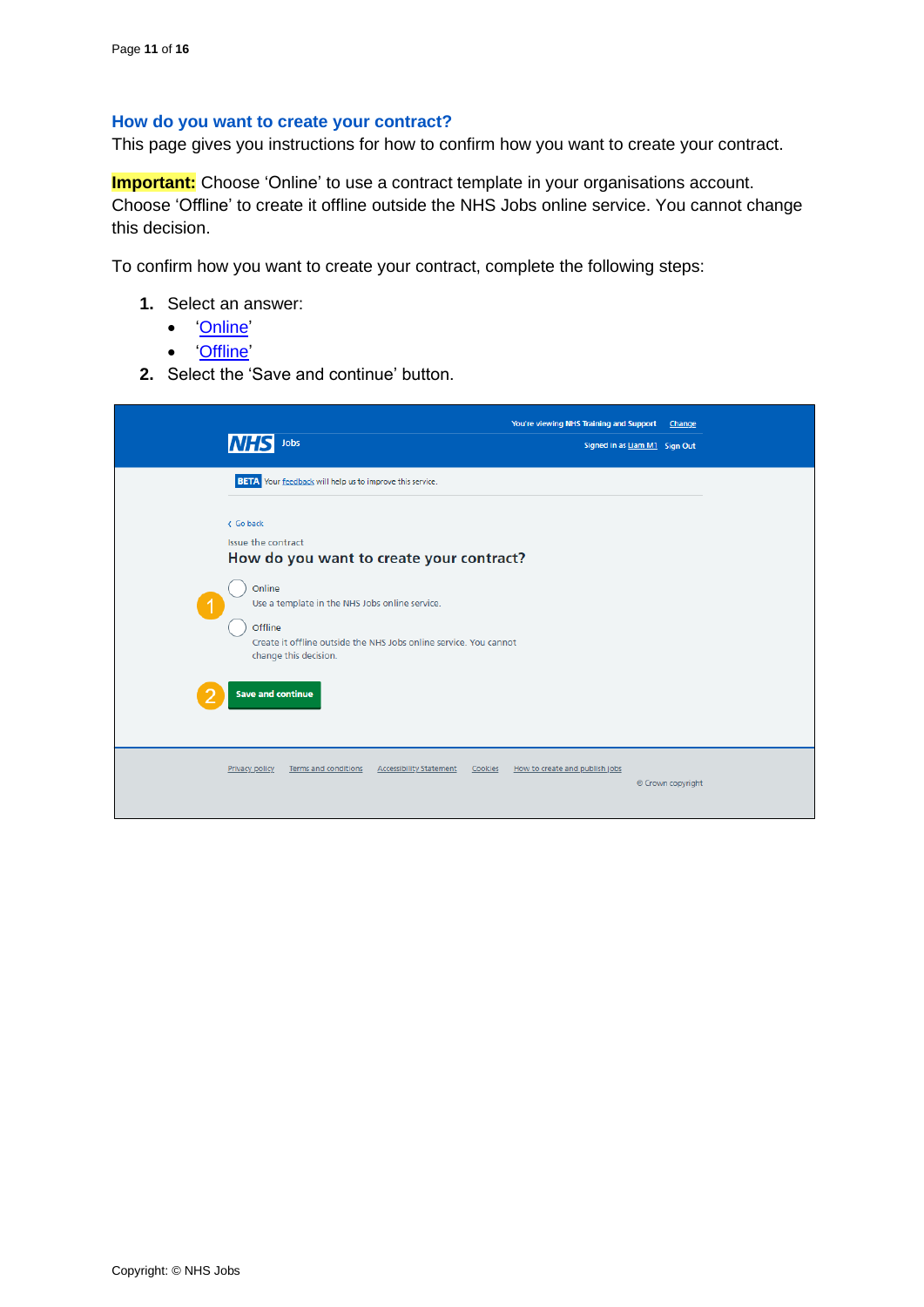#### <span id="page-11-0"></span>**Which contract template do you want to use?**

This page gives you instructions for how to confirm the contract template you want to use.

**Important:** This page is only shown if you're selecting a contract template in your organisations account. If the template you need is not displayed, you'll need to contact a super user for your organisation.

To add the contract template you want to use, complete the following steps:

- **1.** Select a contract template.
- **2.** Select the ['Save and continue'](#page-12-0) button. or
- **3.** Select the 'If the template you need is not displayed' link.

| Jobs<br><b>INHS</b>                                                                                                                                                                                                                                 | You're viewing NHS Training and Support<br>Change<br>Signed in as Liam M1 Sign Out |
|-----------------------------------------------------------------------------------------------------------------------------------------------------------------------------------------------------------------------------------------------------|------------------------------------------------------------------------------------|
| BETA Your feedback will help us to improve this service.                                                                                                                                                                                            |                                                                                    |
| < Go back<br>Issue the contract<br>Which contract template do you want to<br>use?                                                                                                                                                                   |                                                                                    |
| NHS Jobs test<br>v If the template you need is not displayed<br>Only those who manage your organisation's NHS Jobs account can<br>create and edit templates. You'll need to contact them and ask them<br>to create one.<br><b>Save and continue</b> |                                                                                    |
| Privacy policy<br><b>Terms and conditions</b><br><b>Accessibility Statement</b>                                                                                                                                                                     | Cookies<br>How to create and publish jobs<br>© Crown copyright                     |

**Tip:** To find out how to manage contract templates, go to the '**How to manage contracts templates in NHS Jobs**' user guide or video from the '**Manage your account**' section of the ['Help and support for employers'](https://www.nhsbsa.nhs.uk/new-nhs-jobs-service/help-and-support-employers) webpage.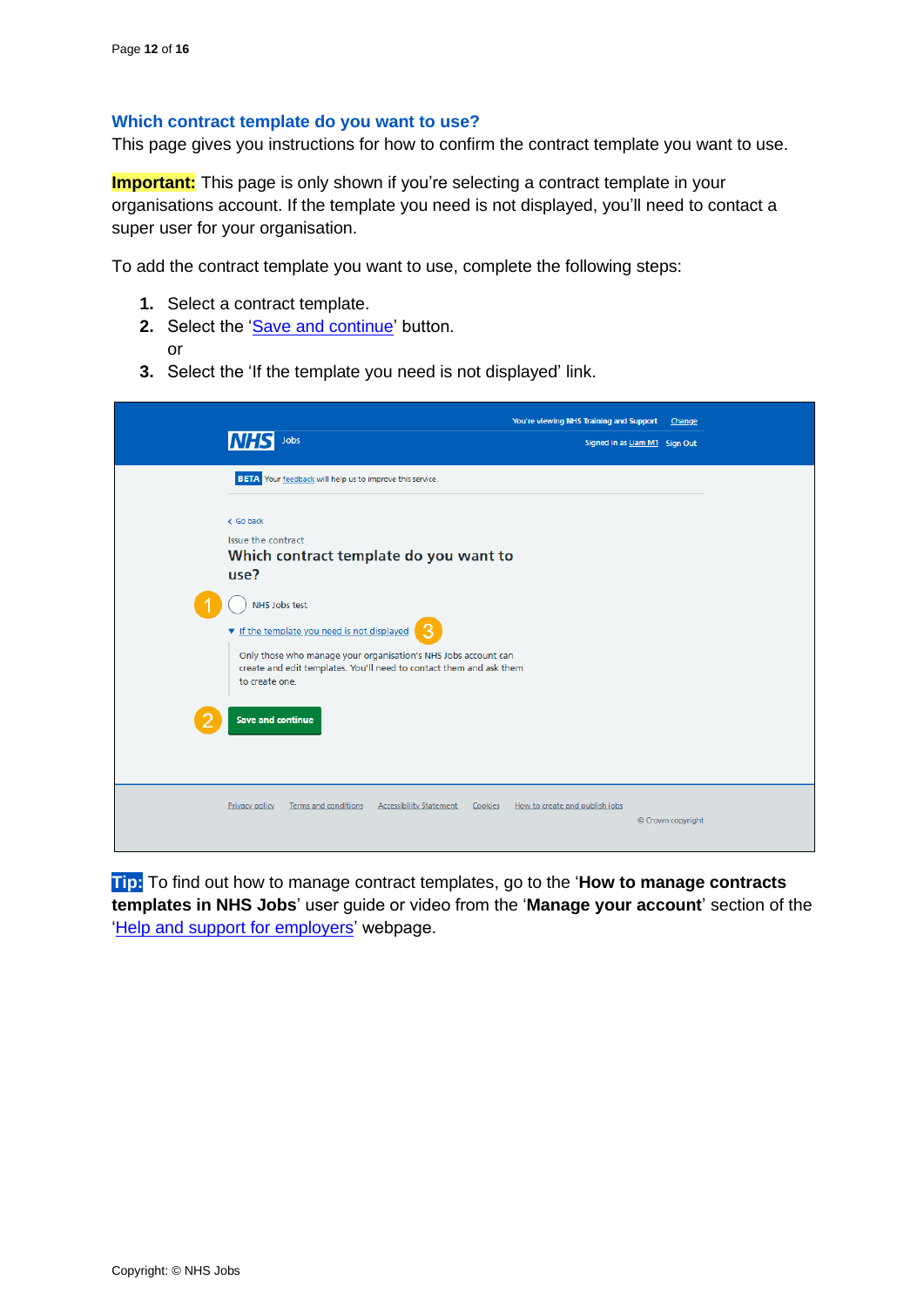#### <span id="page-12-0"></span>**Check the details of the contract and send it**

This page gives you instructions for how to check the details of the contract and send it.

**Important:** You can add more terms to this contract. They will not be added to the original contract template. When you're satisfied the details are correct, send this contract to the applicant.

To check the details of the contract and send it, complete the following steps:

- **1.** Select a 'Change' link (optional).
- **2.** Select the 'Add another' button (optional).
- **3.** Select the 'preview the contract' link.
- **4.** Select the 'download the contract' link.
- **5.** Select the '**Send now'** button.

|                                                                                                                                               |                                                                           |        | You're viewing NHS Training and Support | Change          |  |
|-----------------------------------------------------------------------------------------------------------------------------------------------|---------------------------------------------------------------------------|--------|-----------------------------------------|-----------------|--|
| Jobs                                                                                                                                          |                                                                           |        | Signed in as Liam M1 Sign Out           |                 |  |
|                                                                                                                                               | BETA Your feedback will help us to improve this service.                  |        |                                         |                 |  |
|                                                                                                                                               |                                                                           |        |                                         |                 |  |
| < Go back                                                                                                                                     |                                                                           |        |                                         |                 |  |
| Check the details of the permanent                                                                                                            |                                                                           |        |                                         |                 |  |
| Learning Consultant contract and send it to<br>wayne Liddle                                                                                   |                                                                           |        |                                         |                 |  |
| Any changes you make to these employment terms will not update<br>the original template.                                                      |                                                                           |        |                                         |                 |  |
| Location                                                                                                                                      | Goldcrest Way<br>Newcastle Upon Tyne<br>NE158NY                           | Change |                                         |                 |  |
| <b>Working pattern</b>                                                                                                                        | <b>Full-time</b>                                                          | Change |                                         |                 |  |
| Number of hours or 37.5 hours a week<br>sessions a week                                                                                       |                                                                           | Change |                                         |                 |  |
| Pay scheme                                                                                                                                    | Agenda for Change                                                         |        |                                         |                 |  |
| <b>Band</b>                                                                                                                                   | Band 7                                                                    |        |                                         |                 |  |
| Pay                                                                                                                                           | £40057 a year                                                             | Change |                                         |                 |  |
| <b>Start date</b>                                                                                                                             | 05 February 2022<br>An addendum to an existing                            | Change |                                         |                 |  |
| Type of agreement                                                                                                                             | contract                                                                  | Change |                                         |                 |  |
| Contract template                                                                                                                             | NHS Jobs test                                                             | Change |                                         |                 |  |
| Additional terms of employment<br>You can add more terms to this contract. They will not be added to the<br>original template.<br>Add another |                                                                           |        |                                         |                 |  |
| Send the contract                                                                                                                             |                                                                           |        |                                         |                 |  |
| employment to the applicant.                                                                                                                  | When you're satisfied that the details are correct, send this contract of |        |                                         |                 |  |
| You can also:<br>preview the contract (PDF, 4 KB) or<br>download the contract (PDF, 4 KB).                                                    |                                                                           |        |                                         |                 |  |
| Send now                                                                                                                                      |                                                                           |        |                                         |                 |  |
| Save and come back later                                                                                                                      |                                                                           |        |                                         |                 |  |
|                                                                                                                                               | Privacy policy Terms and conditions Accessibility Statement Cookies       |        | How to create and publish jobs          | Crown copyright |  |

**Tip:** The offer letter document is previewed and downloaded in a portable document format (PDF).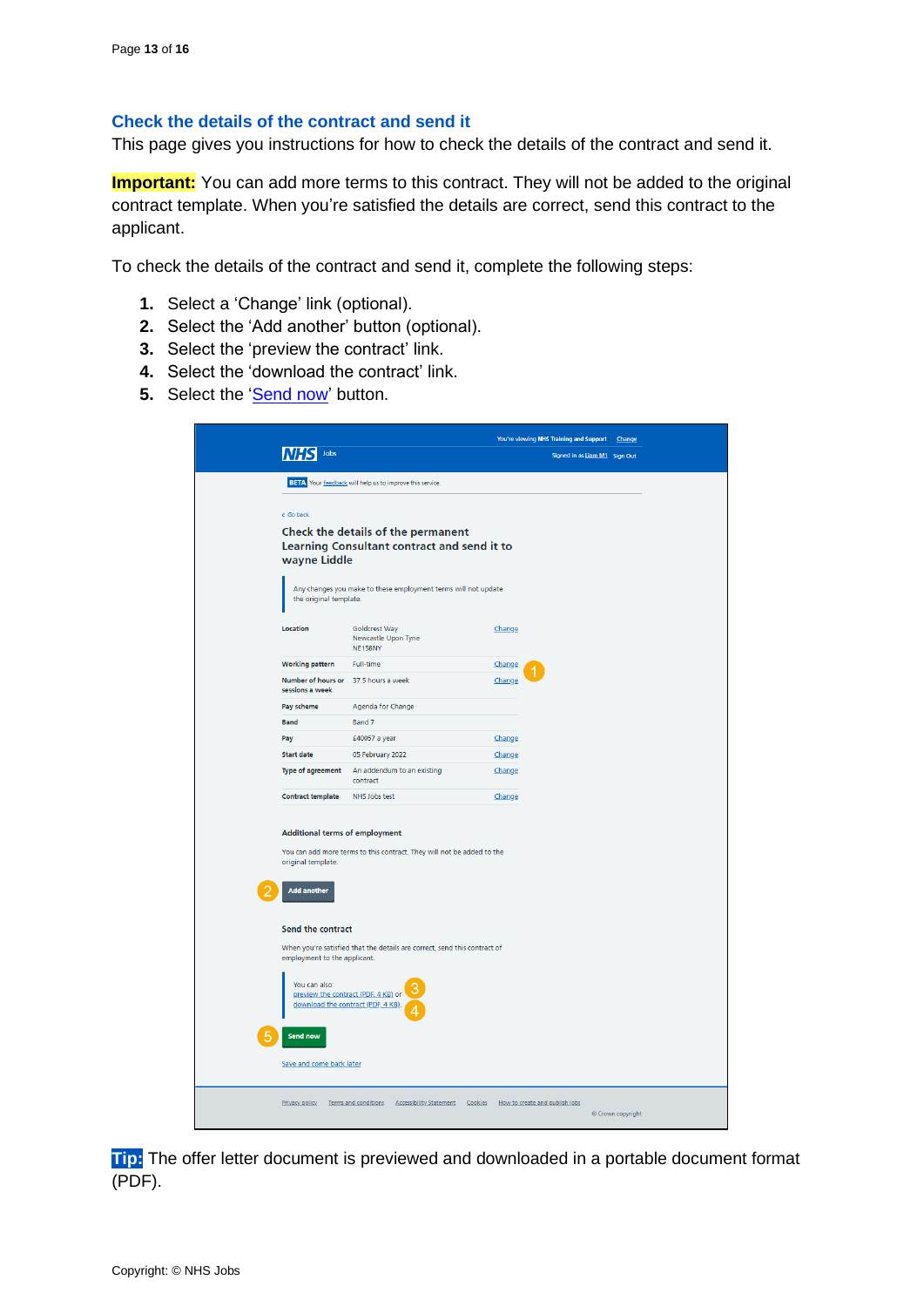#### <span id="page-13-0"></span>**Contract sent**

This page shows confirmation you've sent the contract.

**Important:** The applicant will be able to view and accept the contract in their NHS Jobs online account. They might contact you if they need more information or to ask questions. The NHS Jobs service will let you know when they accept the contract.

To go back to your dashboard, complete the following step:

**1.** Select the 'Go back to your dashboard' button.

|                                                                                                                                         | You're viewing NHS Training and Support<br>Change   |
|-----------------------------------------------------------------------------------------------------------------------------------------|-----------------------------------------------------|
| Jobs                                                                                                                                    | Signed in as Liam M1 Sign Out                       |
| <b>BETA</b> Your feedback will help us to improve this service.                                                                         |                                                     |
|                                                                                                                                         |                                                     |
| <b>Contract sent</b>                                                                                                                    |                                                     |
| You've sent the Learning Consultant contract to wayne<br>Liddle                                                                         |                                                     |
| They'll be able to view and accept the contract in their NHS Jobs online<br>account                                                     |                                                     |
| What happens next                                                                                                                       |                                                     |
| The applicant might contact you if they need more information or to ask<br>questions. We'll let you know when they accept the contract. |                                                     |
| Go back to your dashboard                                                                                                               |                                                     |
| Privacy policy<br>Terms and conditions<br><b>Accessibility Statement</b><br>Cookies                                                     | How to create and publish jobs<br>© Crown copyright |

**Tip:** To find out how to manage contract responses, go to the '**How to manage a contract**  in NHS Jobs' user guide or video from the 'Issue a contract' section of the 'Help and [support for employers'](https://www.nhsbsa.nhs.uk/new-nhs-jobs-service/help-and-support-employers) webpage.

For users of NHS Jobs and ESR integration, go to the ['Check the start date in ESR'](#page-15-0) page.

You've sent the contract online and reached the end of this user guide.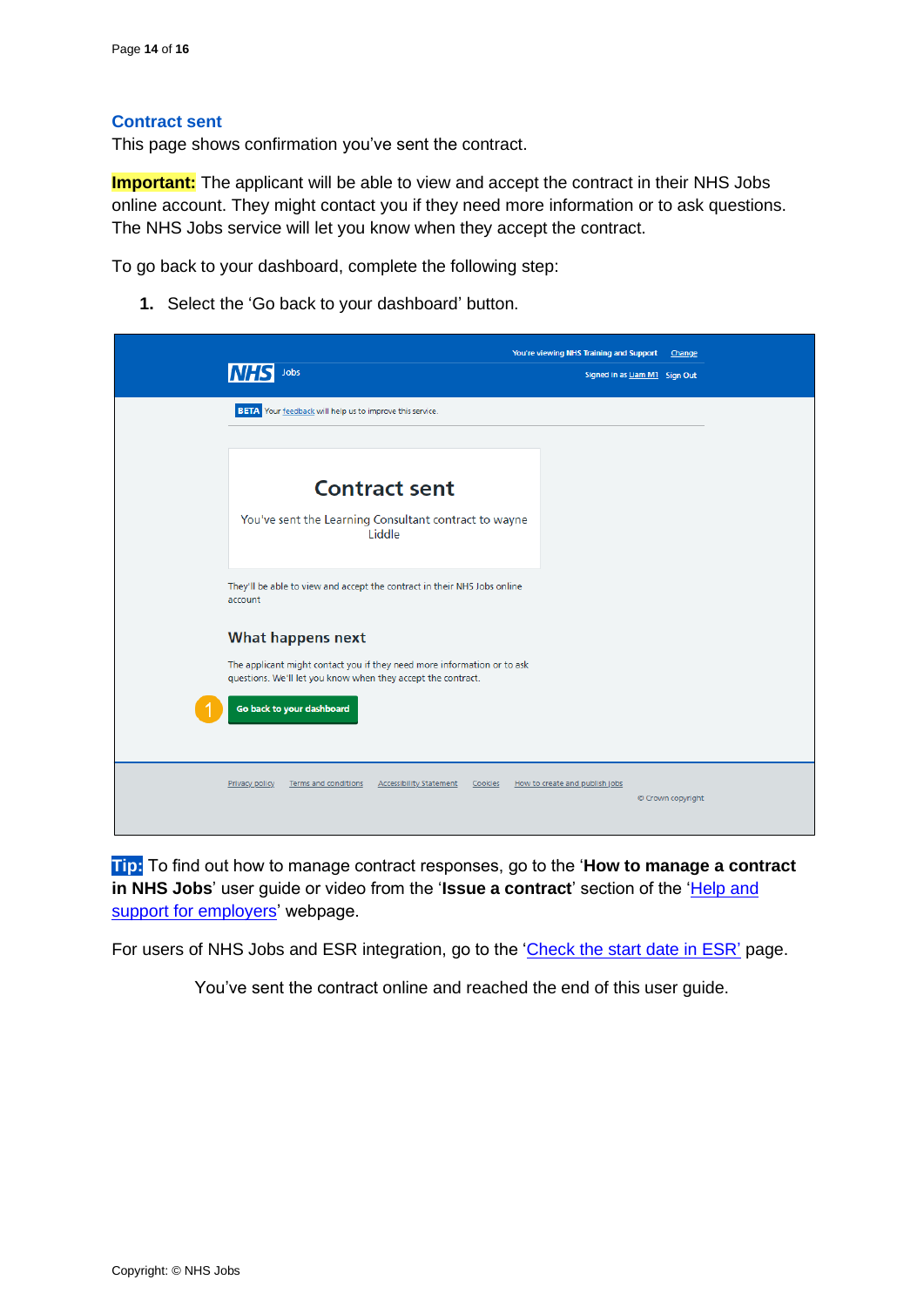#### <span id="page-14-0"></span>**Manually create and send the contract**

This page shows confirmation you've manually created and sent the contract.

**Important:** You'll only see this page if you're manually creating and sending the contract outside of the NHS Jobs online service. You'll need to accept or reject on behalf of the applicant when you get their reply.

To go back to your dashboard, complete the following step:

**1.** Select the 'Go back to your dashboard' button.

|                                                                                                   | You're viewing NHS Training and Support<br>Change   |
|---------------------------------------------------------------------------------------------------|-----------------------------------------------------|
| Jobs                                                                                              | Signed in as Liam M1 Sign Out                       |
| <b>BETA</b> Your feedback will help us to improve this service.                                   |                                                     |
|                                                                                                   |                                                     |
| <b>Manually send the HR</b><br><b>Administrator contract to</b><br><b>Liam MA</b>                 |                                                     |
| You've chosen to create and send the contract outside the<br>NHS Jobs online service              |                                                     |
| What happens next                                                                                 |                                                     |
| You'll need to accept or reject on behalf of the applicant when you get<br>their reply.           |                                                     |
| Go back to your dashboard                                                                         |                                                     |
| <b>Terms and conditions</b><br><b>Accessibility Statement</b><br>Cookies<br><b>Privacy policy</b> | How to create and publish jobs<br>© Crown copyright |

You've manually created and sent the contract and reached the end of this user guide.